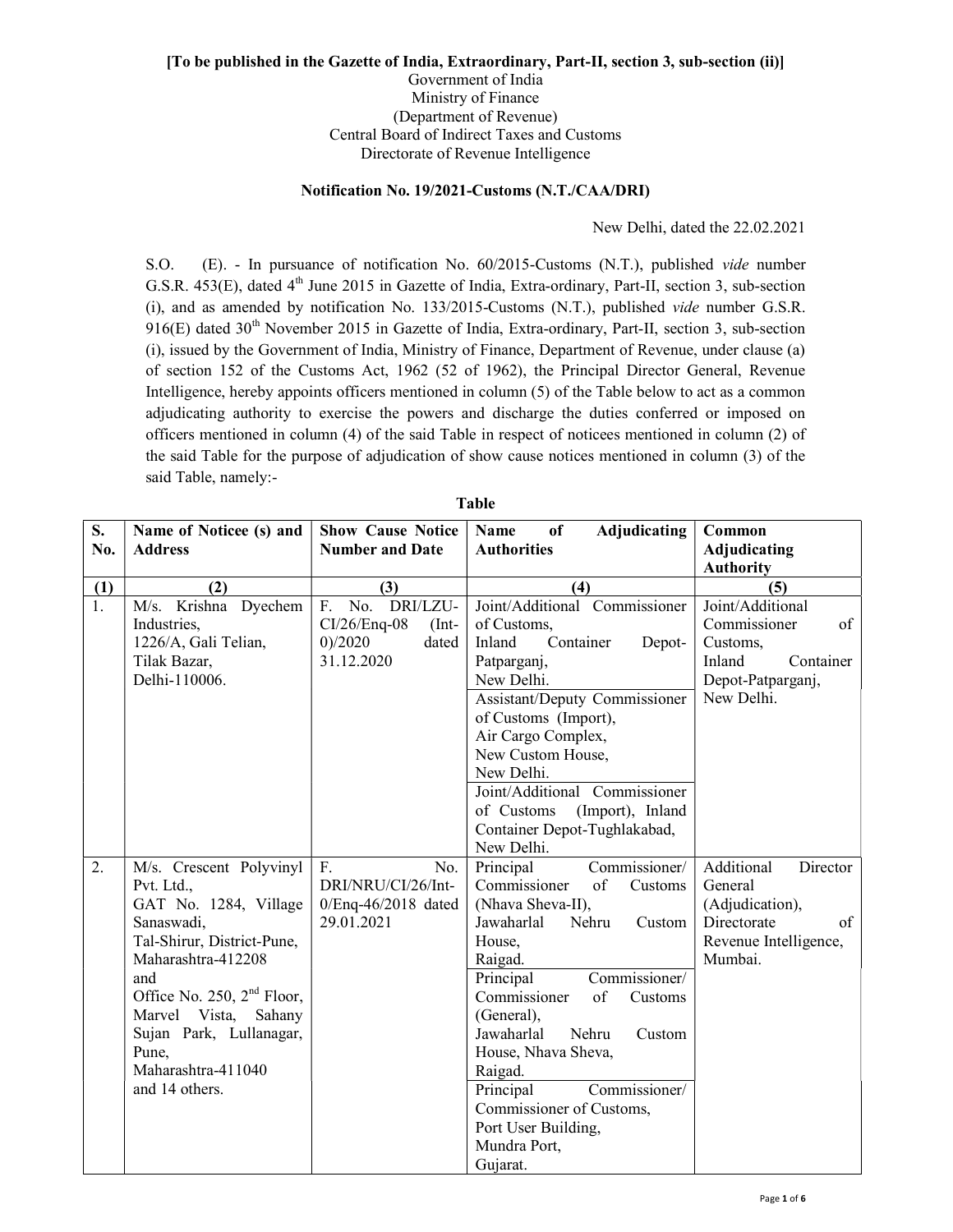|    |                                                                                                                                                                                                                                                                                                    |                                                                                                                                                                                | Principal<br>Commissioner/<br>Commissioner of Customs,<br>Custom House,<br>Near Balaji Temple,                                                                                                                                         |                                                                                                                                       |
|----|----------------------------------------------------------------------------------------------------------------------------------------------------------------------------------------------------------------------------------------------------------------------------------------------------|--------------------------------------------------------------------------------------------------------------------------------------------------------------------------------|----------------------------------------------------------------------------------------------------------------------------------------------------------------------------------------------------------------------------------------|---------------------------------------------------------------------------------------------------------------------------------------|
| 3. | M/s. Rudras Overseas,<br>Through its Proprietor,<br>Sh. Sanjay Punjabi,<br>228, Vinay Nagar,<br>Indore-452009<br>and<br>Sh. Hitesh Nagwani,<br>65, Vasudev Nagar,<br>Indore.                                                                                                                       | F. No. DRI/IZU/ Int-<br>93/2020<br>dated<br>30.12.2020                                                                                                                         | Kandla.<br>Commissioner of Customs,<br>GST Bhavan, L. B. Stadium<br>Road, Basheerbagh,<br>Hyderabad.<br>Commissioner of Customs,<br>Indore,<br>Village Pipaliakumar, Nipania,<br>Indore.                                               | Additional<br>Director<br>General<br>(Adjudication),<br>Directorate<br>of<br>Revenue Intelligence,<br>Mumbai                          |
| 4. | M/s. Asha Confectionary,<br>(through its proprietor Sh.<br>Deepak Daryani)<br>13-B-1/13C, Sector-C,<br>Sanwer Road, Industrial<br>Estate, Indore,<br>Madhya Pradesh-452015<br>and<br>Sh. Sunil Kumar Malpani,<br>Flat No. 203, A-1, Maple<br>Woods,<br>Pipliya Kumar,<br>Nipaniya Road,<br>Indore. | F.<br>No.<br>DRI/MZU/IRU/Int-<br>05/2018<br>dated<br>30.12.2020                                                                                                                | Commissioner<br>of<br>Customs<br>(Nhava Sheva-V),<br>Jawaharlal<br>Nehru<br>Custom<br>House,<br>Raigad.<br>Commissioner<br>of<br>Deputy<br>Customs (Group 2G),<br>Nhava Sheva-I.<br>Jawaharlal<br>Nehru<br>Custom<br>House,<br>Raigad. | Principal<br>Commissioner/<br>Commissioner<br>of<br>(Nhava<br>Customs<br>Sheva-V),<br>Jawaharlal<br>Nehru<br>Custom House,<br>Raigad. |
| 5. | M/s. Ashapura Exports,<br>56-B, Motiwala Mansion,<br>Damar<br>Gali<br>(Dontao)<br>Street) Musjid Bunder,<br>Mumbai-400009<br>and 47 others.                                                                                                                                                        | F.<br>No.<br>DRI/MZU/E/Enq-<br>85/2017<br>$S/3-$<br>$F_{\rm{L}}$<br>No.<br>Misc/DBK<br>$(XOS)/02/2020$ -<br>21/ACC<br>dated<br>11.04.2020                                      | Joint/Additional Commissioner<br>of Customs (Export), Sahar,<br>Air Cargo Complex,<br>Andheri (East),<br>Mumbai.                                                                                                                       | Principal<br>Commissioner<br>of<br>(Nhava<br>Customs<br>Sheva-I),<br>Jawaharlal<br>Nehru<br>Custom House,<br>Raigad.                  |
| 6. | M/s. Ashapura Exports,<br>56-B, Motiwala Mansion,<br>Damar<br>Gali<br>(Dontao)<br>Street) Musjid Bunder,<br>Mumbai-400009<br>and 45 others.                                                                                                                                                        | No.<br>F.<br>S.Misc/08/2020-<br><b>DBK-AIR</b><br>dated<br>18.04.2020                                                                                                          | Joint/Additional Commissioner<br>(Export), New<br>of Customs<br>Custom House,<br>Air<br>Cargo<br>Complex,<br>Meenambakkam,<br>Chennai.                                                                                                 | (For Sl. No. $5$ to $8$ of<br>the Table)                                                                                              |
| 7. | M/s. Ashapura Exports,<br>56-B, Motiwala Mansion,<br>Damar<br>Gali<br>(Dontao)<br>Street) Musjid Bunder,<br>Mumbai-400009<br>and 46 others.                                                                                                                                                        | F.<br>No.<br>DRI/MZU/E/Enq-<br>85/2017<br>S/12-Gen-Misc-<br>05/2020-<br>21/DBK/JNCH<br>dated<br>24.04.2020/25.06.20<br>20<br>(SCN No. 04/2020-<br>21/CAC/NS-<br><b>II/JNCH</b> | Joint/Additional Commissioner<br>of Customs (Export),<br>Nhava Sheva-II,<br>Jawaharlal<br>Nehru<br>Custom<br>House,<br>Raigad.                                                                                                         |                                                                                                                                       |
| 8. | M/s. Ashapura Exports,<br>56-B, Motiwala Mansion,<br>Gali<br>Damar<br>(Dontao)<br>Street) Musjid Bunder,<br>Mumbai-400009                                                                                                                                                                          | F.<br>No.<br>DRI/MZU/E/Enq-<br>85/2017<br>dated<br>30.12.2020                                                                                                                  | Joint/Additional Commissioner<br>of Customs, Group IIA,<br>O/o Principal Commissioner of<br>Customs<br>(III),<br>(Air)<br>Cargo<br>Complex-Import),                                                                                    |                                                                                                                                       |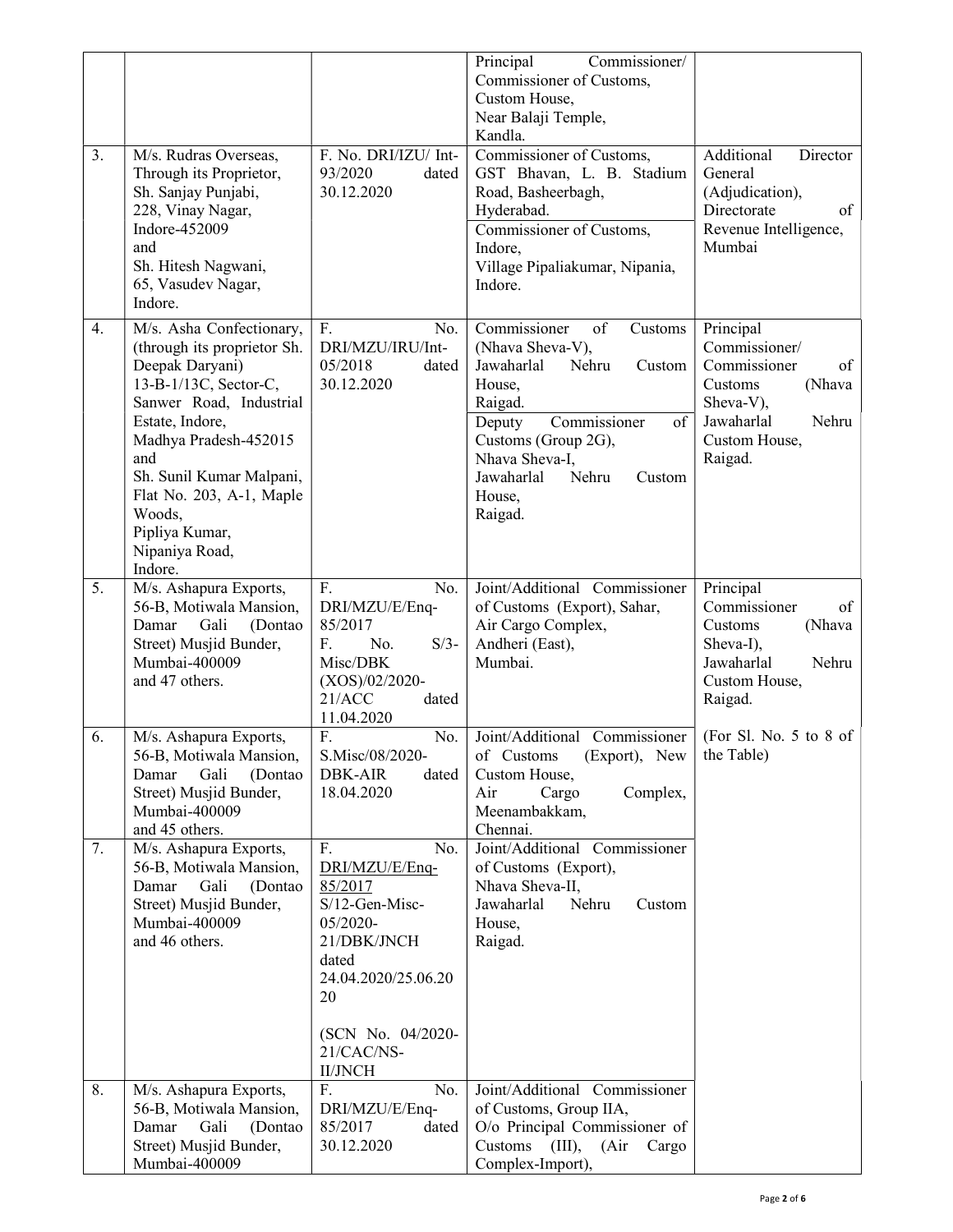|     | and 46 others.                                                                                                                                                                                                                                                                                                                                                                                                   |                                                                                                                                                                                                         | Mumbai Zone-III.                                                                                                                                                                                                                                                                                                                                                                                                                                                                                                                                                                                                                                                                                                                                                                                                                                                                                     |                                                                                                                                       |
|-----|------------------------------------------------------------------------------------------------------------------------------------------------------------------------------------------------------------------------------------------------------------------------------------------------------------------------------------------------------------------------------------------------------------------|---------------------------------------------------------------------------------------------------------------------------------------------------------------------------------------------------------|------------------------------------------------------------------------------------------------------------------------------------------------------------------------------------------------------------------------------------------------------------------------------------------------------------------------------------------------------------------------------------------------------------------------------------------------------------------------------------------------------------------------------------------------------------------------------------------------------------------------------------------------------------------------------------------------------------------------------------------------------------------------------------------------------------------------------------------------------------------------------------------------------|---------------------------------------------------------------------------------------------------------------------------------------|
| 9.  | Toyota Kirloskar<br>M/s.<br>Motor Private Limited,<br>1, Bidadi<br>Plot<br>No.<br>Industrial Area, Bidadi,<br>Ramnagar,<br>Karnataka-562109<br>and<br>Sh. Veeresh Prasad,<br>Indirect<br>(Manager<br>Taxation Department),<br>M/s. Toyota Kirloskar<br>Motor Private Limited,<br>1,<br>Bidadi<br>Plot<br>No.<br>Industrial Area, Bidadi,<br>Ramnagar,<br>Karnataka-562109                                        | F.<br>No.<br>DRI/DZU/JRU/19/In<br>$t - 09/2019$<br>dated<br>21/22.12.2020<br>read<br>with<br>corrigendum<br>dated 05.02.2021<br>(SCN No. 13/2020)                                                       | Commissioner<br>of<br>Customs<br>(Import-II), Mumbai Zone-I,<br>New Custom House,<br>Ballard Estate,<br>Mumbai.<br>Commissioner<br>of<br>Principal<br>Customs (Nhava Sheva-I),<br>Jawaharlal<br>Nehru<br>Custom<br>House,<br>Raigad.<br>Joint/Additional Commissioner<br>of Customs<br>(Chennai-II),<br>Custom House,<br>Chennai.<br>Joint/Additional Commissioner<br>of Customs,<br>Inland<br>Container<br>Depot-<br>Whitefield,<br>Bengaluru.<br>Commissioner<br>Principal<br>of<br>Customs (Chennai-II),<br>Chennai Sea Port,<br>Custom House,<br>Chennai.<br>Joint/Additional Commissioner<br>of Customs,<br>Inland<br>Container<br>Depot-<br>Whitefield,<br>Bengaluru.<br>Joint/Additional Commissioner<br>of Customs,<br>Airport and Air Cargo Complex,<br>Devanahalli,<br>Bengaluru.<br>Assistant/Deputy Commissioner<br>of Customs,<br>Inland Container Depot-Garhi<br>Harsaru,<br>Gurugram. | Principal<br>of<br>Commissioner<br>Customs,<br>Concor Complex, P.O.<br>Container Depot,<br>Noida,<br>Greater<br>Gautam Budh Nagar     |
| 10. | M/s.<br>Sealed<br>Air<br>Materials<br>Packaging<br>(India) LLP,<br>C-Block, Bombay Textile<br>Research<br>Association<br>Compound,<br>Ghatkopar<br>West, Mumbai-400086<br>and<br>Sh.<br>Rajaneesh<br>Sharma,<br>Finance<br>Controller,<br>M/s.<br>Sealed<br>Air<br>Packaging<br>Materials<br>(India) LLP,<br>C-Block, Bombay Textile<br>Research<br>Association<br>Compound, LBS Marg,<br>Ghatkopar West, Mumbai | F.<br>No.<br>DRI/BZU/MRU/1/E<br>nq-13 (Int-04)/2020<br>dated<br>20.01.2021<br>read<br>with<br>corrigendum<br>dated<br>05.02.2021<br>(O. R. No. 07/2020)<br>DRI Mangalore)<br>SCN No. 01/2021<br>DRI-BZU | Principal<br>Commissioner/<br>Commissioner<br>of<br>Customs<br>(Nhava Sheva-I),<br>Jawaharlal<br>Nehru<br>Custom<br>House,<br>Raigad.<br>Principal<br>Commissioner/<br>Commissioner<br>of<br>Customs<br>(Mumbai-V),<br>Air Cargo Complex,<br>Sahar, Andheri (East),<br>Mumbai.<br>Commissioner/<br>Principal<br>Commissioner of Customs,<br>Inland Container Depot,<br>Bengaluru City Customs,<br>C. R. Building, Queens' Road,<br>Bengaluru.                                                                                                                                                                                                                                                                                                                                                                                                                                                        | Principal<br>Commissioner/<br>Commissioner<br>of<br>Customs<br>(Nhava<br>Sheva-I),<br>Jawaharlal<br>Nehru<br>Custom House,<br>Raigad. |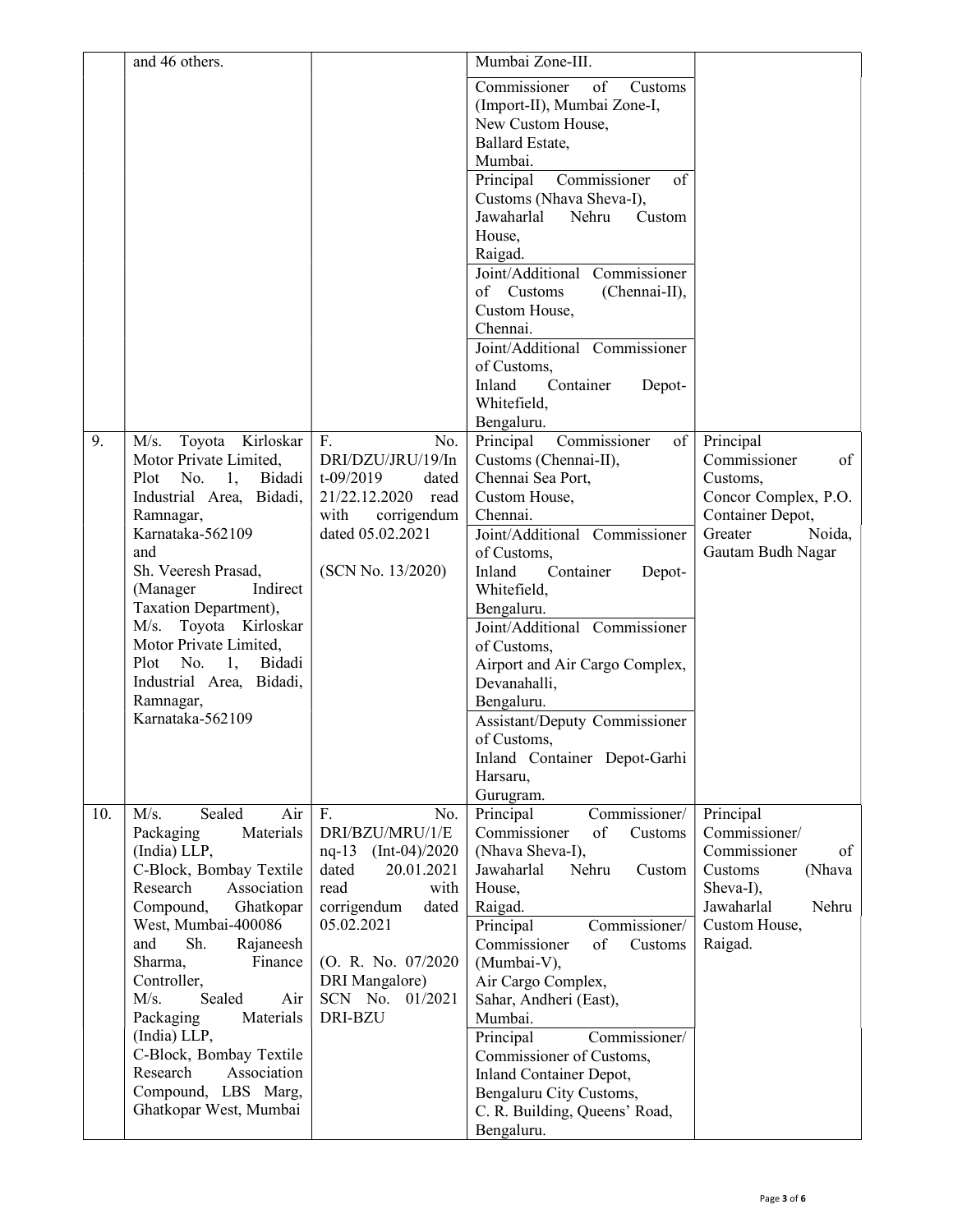|     |                          |                              | Principal<br>Commissioner/                   |                                 |
|-----|--------------------------|------------------------------|----------------------------------------------|---------------------------------|
|     |                          |                              | Commissioner of Customs,                     |                                 |
|     |                          |                              | Air Cargo Complex,                           |                                 |
|     |                          |                              | Bengaluru International Airport,             |                                 |
|     |                          |                              | Bangalore.                                   |                                 |
| 11. | M/s. Vikas Ecotech Ltd., | F. No. DRI/HQ-               | Commissioner of Customs                      | <b>Additional Director</b>      |
|     | 34/1, Vikas House,       | CI/50D/Enq-2 (Int-           | (Nhava Sheva-II),                            | General                         |
|     | East Punjabi Bagh,       | 4)/2018 dated                | Mumbai Zone-II,                              | (Adjudication),                 |
|     | New Delhi                | 30.12.2020.                  | Jawaharlal Nehru Custom                      | Directorate of                  |
|     | and 27 others.           |                              | House,                                       | Revenue Intelligence,<br>Delhi. |
|     |                          |                              | Raigad.<br><b>Commissioner of Customs</b>    |                                 |
|     |                          |                              |                                              |                                 |
|     |                          |                              | (Import),<br><b>Inland Container Depot-</b>  |                                 |
|     |                          |                              | Tughlakabad,                                 |                                 |
|     |                          |                              | New Delhi.                                   |                                 |
|     |                          |                              | Commissioner of Customs,                     |                                 |
|     |                          |                              | <b>Inland Container Depot-</b>               |                                 |
|     |                          |                              | Patparganj,                                  |                                 |
|     |                          |                              | Delhi.                                       |                                 |
|     |                          |                              | Commissioner of Customs,                     |                                 |
|     |                          |                              | Noida Commissionerate,                       |                                 |
|     |                          |                              | Gautam Budh Nagar,                           |                                 |
|     |                          |                              | Greater Noida.                               |                                 |
|     |                          |                              | Commissioner of Customs                      |                                 |
|     |                          |                              | (Preventive), Jodhpur,                       |                                 |
|     |                          |                              | New C. R. Building,                          |                                 |
|     |                          |                              | Statue Circle,                               |                                 |
|     |                          |                              | Jaipur.                                      |                                 |
|     |                          |                              | Commissioner of Customs,                     |                                 |
|     |                          |                              | Custom House,                                |                                 |
|     |                          |                              | Mundra.                                      |                                 |
|     |                          |                              | Joint/Additional Commissioner<br>of Customs, |                                 |
|     |                          |                              | Custom House,                                |                                 |
|     |                          |                              | Near All India Radio,                        |                                 |
|     |                          |                              | Navrangpura,                                 |                                 |
|     |                          |                              | Ahmedabad.                                   |                                 |
|     |                          |                              | Commissioner of Customs,                     |                                 |
|     |                          |                              | C.R. Building,                               |                                 |
|     |                          |                              | Birchand Patel Path,                         |                                 |
|     |                          |                              | Patna.                                       |                                 |
| 12. | Shaikh's<br>The<br>M/s.  | F.<br>No.                    | Joint/Additional Commissioner                | Joint/Additional                |
|     | International<br>Trading | DRI/MZU/D/Int/85/            | of Customs (Drawback),                       | Commissioner<br>of              |
|     | LLP,                     | 2017/ The Shaikhs            | Nhava Sheva-II,                              | Customs (Drawback),             |
|     | Solkar<br>Manzil,        | S-12-Gen-Misc-               | Nehru<br>Jawaharlal<br>Custom                | Nhava Sheva-II,                 |
|     | Nishanpada Cross Lane,   | 06/2020-                     | House,                                       | Nehru<br>Jawaharlal             |
|     | Below<br>Amin<br>Hostel, | 21/DBK/JNCH                  | Raigad.                                      | Custom<br>House,                |
|     | Dongri,<br>Mumbai-400009 | dated<br>24.04.2020/25.06.20 |                                              | Raigad                          |
|     | and 8 others.            | 20                           |                                              | (For Sl. No. 12 and 13)         |
|     |                          |                              |                                              | of the Table)                   |
|     |                          | (SCN No. 05/2020-            |                                              |                                 |
|     |                          | 21/CAC/NS-                   |                                              |                                 |
|     |                          | II/JNCH)                     |                                              |                                 |
| 13. |                          | F.<br>No.<br><b>DRI</b>      | Joint/Additional Commissioner                |                                 |
|     |                          | DRI/MZU/D/Int/85/            | of Customs (Drawback),                       |                                 |
|     |                          | 2017/ The Shaikhs            | Air Cargo Complex,                           |                                 |
|     |                          | F.<br>No.<br>$S/3-$          | Sahar, Andheri (East),                       |                                 |
|     |                          | Misc/DBK                     | Mumbai.                                      |                                 |
|     |                          | $(XOS)/01/2020$ -            |                                              |                                 |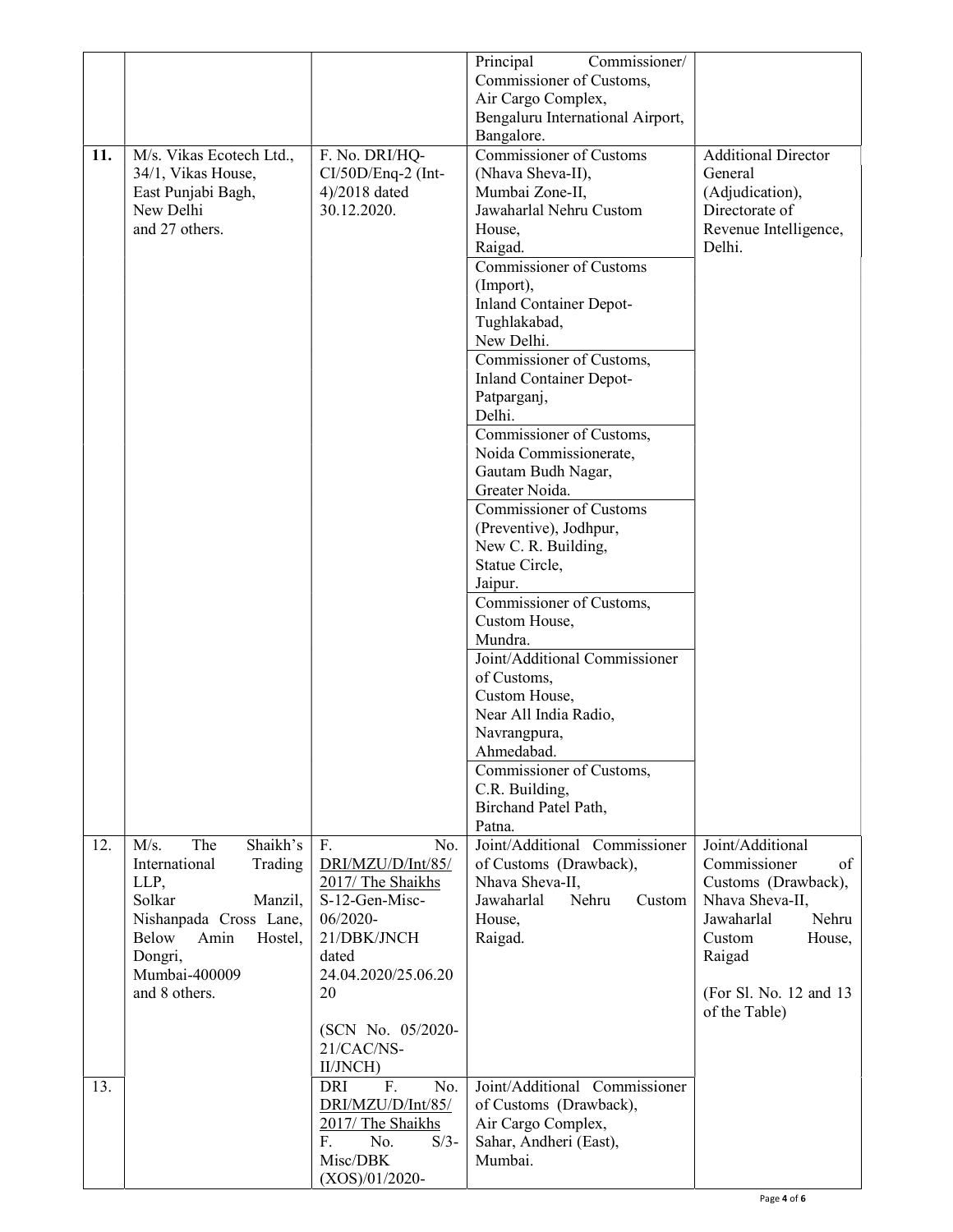|     |                                                                                                                                                                | 21/ACC<br>dated                                                                                                      |                                                                                                                                                                                                                                                                     |                                                                                                                                                         |
|-----|----------------------------------------------------------------------------------------------------------------------------------------------------------------|----------------------------------------------------------------------------------------------------------------------|---------------------------------------------------------------------------------------------------------------------------------------------------------------------------------------------------------------------------------------------------------------------|---------------------------------------------------------------------------------------------------------------------------------------------------------|
| 14. | M/s. Roomster Trading<br>Pvt. Ltd.,                                                                                                                            | 11.04.2020<br><b>DRI</b><br>F.<br>No.<br>DRI/MZU/D/Int/85/                                                           | Joint/Additional Commissioner<br>of Customs (Drawback),                                                                                                                                                                                                             | Joint/Additional<br>Commissioner<br>of                                                                                                                  |
|     | 5, Plot 17-21, Tawakkal<br>Building,<br>1 <sup>st</sup> Floor, Kolsa Street,<br>Off Nakoda Street,<br>Phydhonia,<br>Mumbai-400003<br>and 9 others.             | 2017/Roomster dated<br>17.01.2018.                                                                                   | Nhava Sheva-II,<br>Jawaharlal<br>Nehru<br>Custom<br>House,<br>Raigad.                                                                                                                                                                                               | Customs (Drawback),<br>Nhava Sheva-II,<br>Jawaharlal<br>Nehru<br>Custom<br>House,<br>Raigad.                                                            |
| 15. | Sh. Surinder Khanna,<br>S/o Sh. Ram Swaroop,<br>A-53, Top Floor,<br>Kirti Nagar,<br>New Delhi<br>and 5 others.                                                 | DRI F. No. DRI/HQ-<br>GI/338/XIV/Enq-<br>1/Int-Nil/2017 dated<br>31.12.2020                                          | Commissioner<br>of<br>Customs<br>(Chennai-II), Custom House,<br>Chennai.<br>Joint/Additional Commissioner<br>of Customs,<br>O/o Commissioner of Customs<br>(Airport), Air Cargo Complex,<br>NSCBI Airport,<br>Kolkata.                                              | Additional<br>Director<br>General<br>(Adjudication),<br>Directorate<br>of<br>Revenue Intelligence,<br>Delhi.<br>(For Sl. No. 15 to 16)<br>of the Table) |
| 16. | Sh. Surinder Khanna,<br>S/o Sh. Ram Swaroop,<br>A-53, Top Floor,<br>Kirti Nagar,<br>New Delhi<br>and 3 others.                                                 | DRI F. No. DRI/HQ-<br>GI/338/XIV/Enq-<br>1/Int-Nil/2017 dated<br>31.08.2017                                          | Commissioner<br>of<br>Customs<br>(Chennai-II), Custom House,<br>Chennai.<br>Joint/Additional Commissioner<br>of Customs,<br>O/o Commissioner of Customs<br>(Airport), Air Cargo Complex,<br><b>NSCBI</b> Airport,<br>Kolkata.                                       |                                                                                                                                                         |
| 17. | M/s. CETC<br>Renewable<br>Energy<br>Technology<br>(India) Private Ltd.,<br>No.-250, Thespia Drive,<br>Sri City,<br>Chittoor District,<br>Andhra Pradesh-517646 | F.<br>No.<br>DRI/CZU/VIII/26/23<br>6/2019<br>F.<br>No.<br>DRI/CZU/VIII/48/E<br>nq-01/Int-08/2020<br>dated 08.01.2021 | Commissioner<br>of<br>Customs<br>(Chennai-II), Custom House,<br>Chennai.<br>Commissioner<br>of<br>Principal<br>Customs (Chennai-VII),<br>Air Cargo Complex,<br>Meenambakkam,<br>Chennai.                                                                            | Principal<br>Commissioner/<br>Commissioner<br>of<br>Customs (Chennai-II),<br>Custom House,<br>Chennai.                                                  |
| 18. | M/s. Asahi India Glass<br>Limited,<br>Unit No. 203 to 208,<br>Tribhuwan<br>Complex,<br>Ishwar Nagar, Mathura<br>Road,<br>New Delhi-110065.                     | F.<br>No.<br>DRI/HZU/26E/Enq-<br>59<br>$(Int-39) / 2020$<br>dated 30.01.2021                                         | of<br>Customs<br>Commissioner<br>(Preventive), Sarda House, Bedi<br>Bandar Road,<br>Jamnagar.<br>Commissioner<br>of<br>Customs<br>(Chennai-II), Custom House,<br>Chennai.<br>Commissioner of Customs,<br>Inland<br>Depot-<br>Container<br>Patparganj,<br>New Delhi. | Principal<br>Commissioner/<br>Commissioner<br>of<br>Customs (Preventive),<br>Sarda House,<br>Bedi<br>Bandar Road,<br>Jamnagar.                          |

[F. No. DRI/HQ-CI/50D/CAA-8/2021]

## (DEEPAK KUMAR) ADDITIONAL DIRECTOR